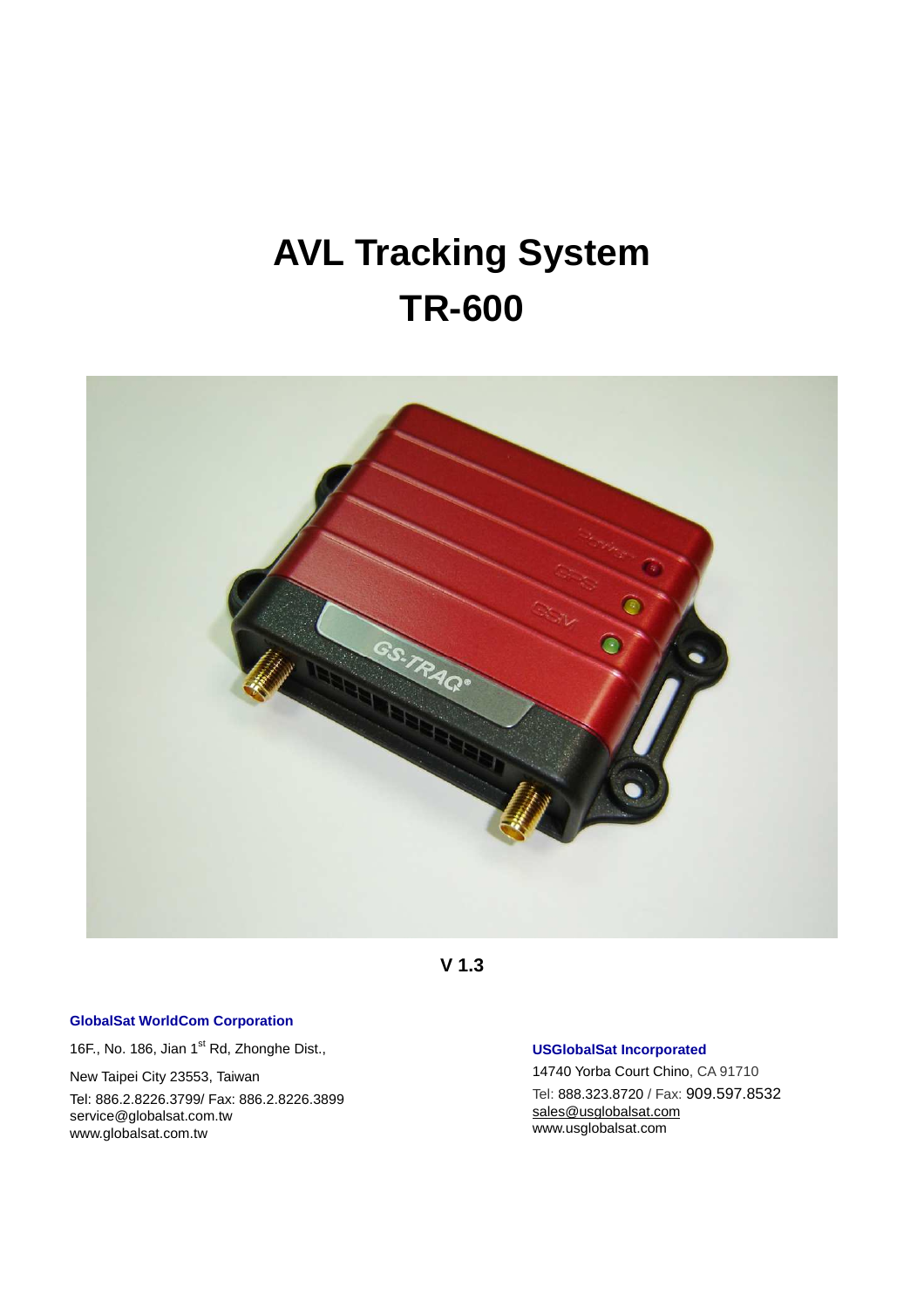

# **CONTENT**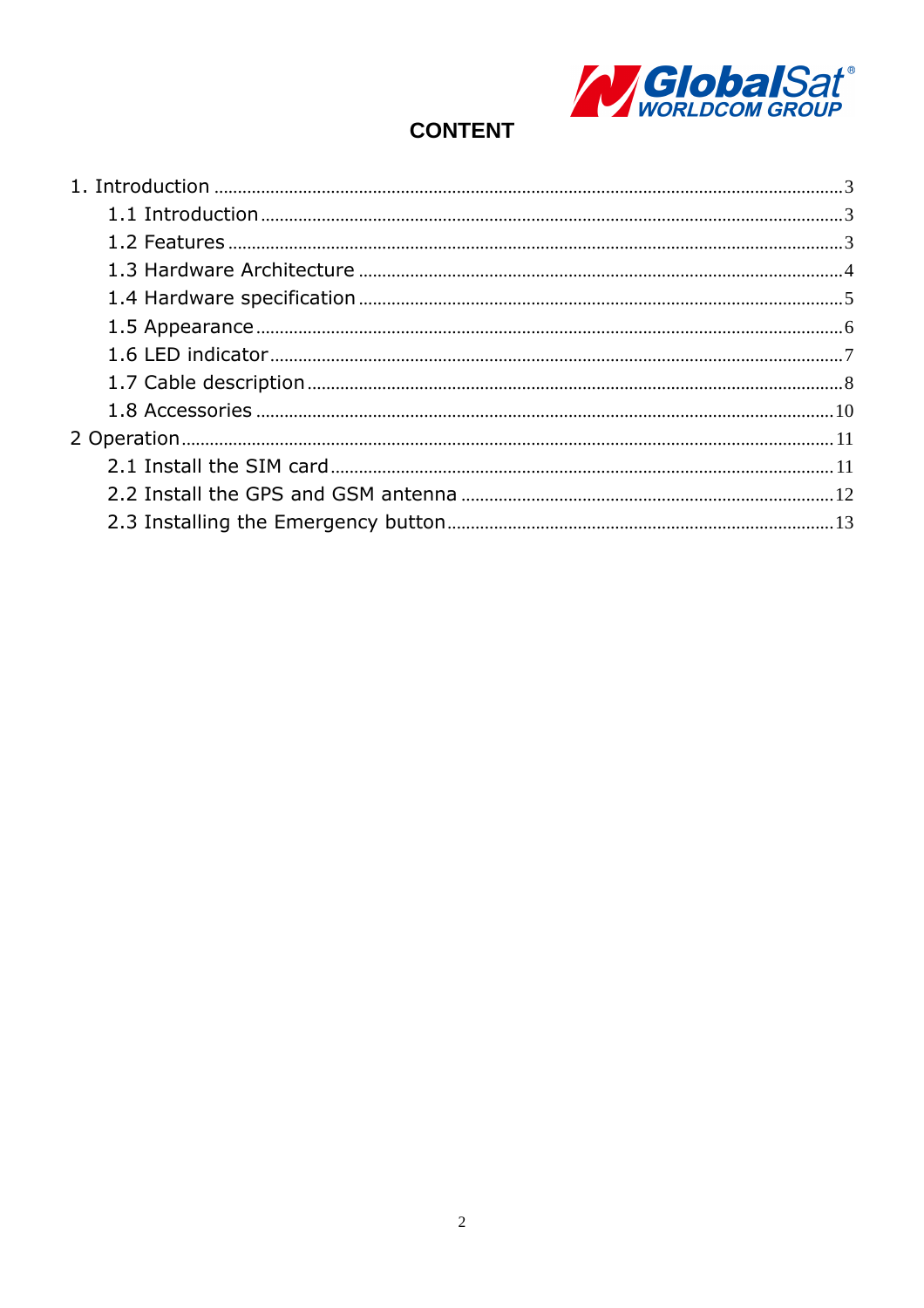

# **1. Introduction**

#### **1.1 Introduction**

The TR-600 is a multi-functional and economically feasible communication platform for mobile positioning applications. It integrates highly sensitive GPS module and quad-band GSM communication module with a powerful microcontroller that fits into a compact enclosure. The TR-600 has a solid and rigid housing, for simple installation. It provides real-time GPS positions anytime and anywhere with an open view to the sky, and offers precise positioning, and reports vehicle status to the server with necessary information shown on the map. Benefits such as enhanced fleet management, improved vehicle safety, emergency response, are all accomplished through the implementation of the TR-600 system.

#### **1.2 Features**

- Build in Quad-band 850/900/1800/1900 MHz GSM system
- Build in high sensitivity GPS system
- Supports AT command via SMS/ TCP/UDP
- Remote control via SMS/GPRS command
- Real-time GPS position feedback and vehicle status monitoring
- Built-in in digital outputs (3), digital inputs (3), an ACC input, 1 analog input, and 1 serial port
- Power supply for Li-ion battery and lead-acid battery
- Supports multi geo-fence function
- OTA (Over the air) firmware updates
- Data logger for 50,000 points
- Ignition/ Power Low/ Power Lost / Speed Limit detection alarm
- 3 LED indicators for GSM, GPS, power status
- External panic button for emergency SOS (Optional)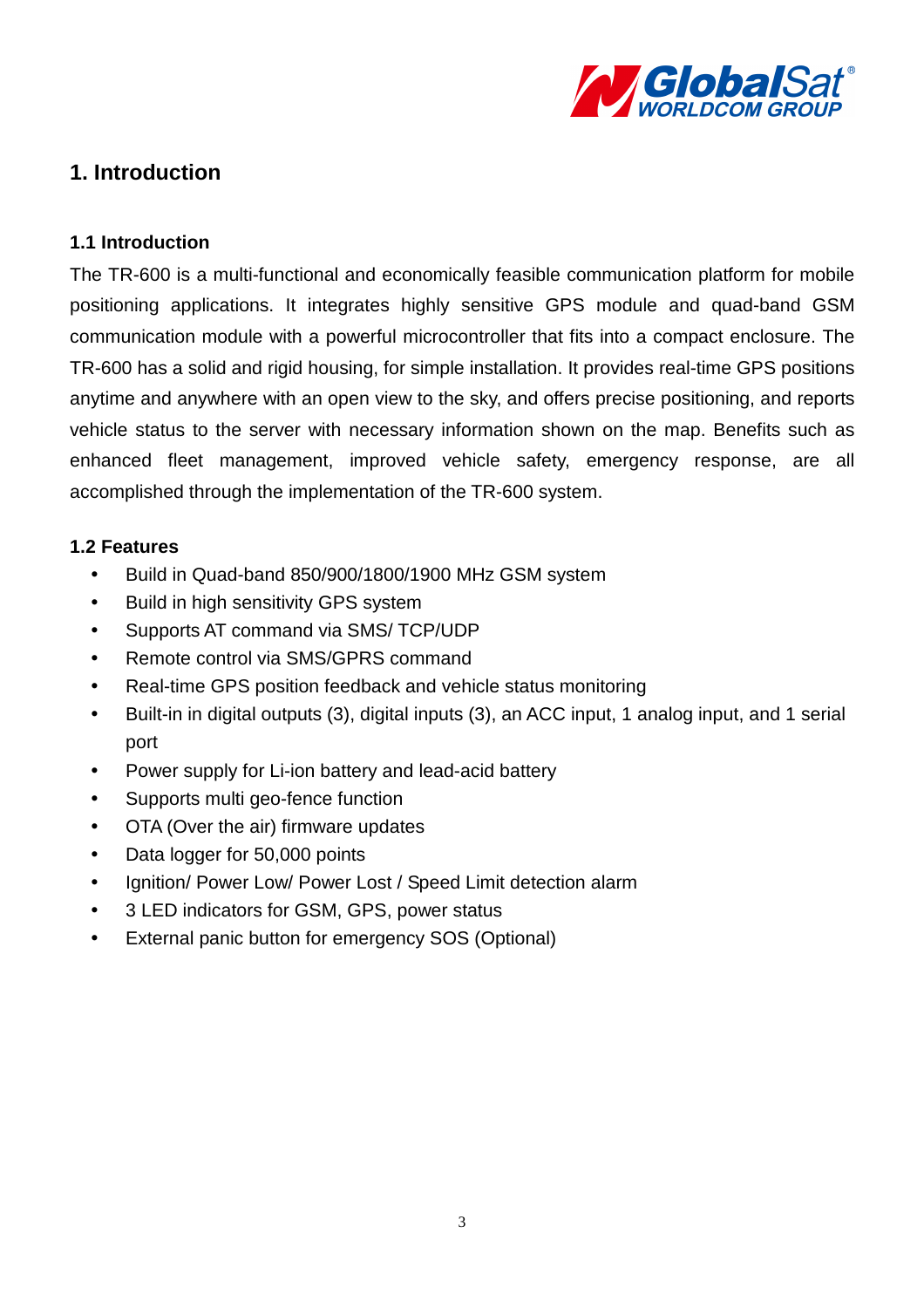

#### **1.3 Hardware Architecture**

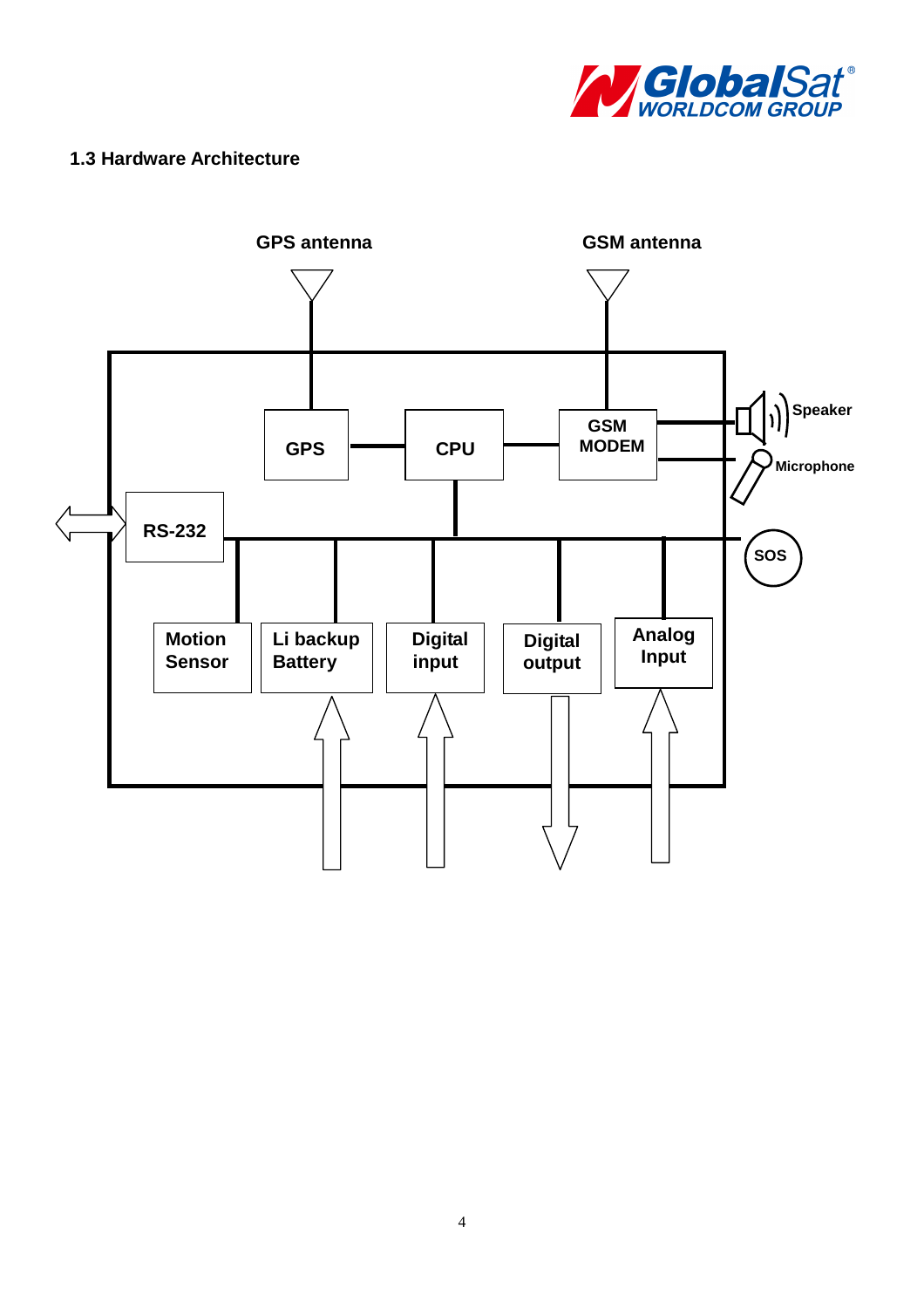

# **1.4 Hardware specification**

| <b>Item</b>                | <b>Description</b>                                |                                            |                |
|----------------------------|---------------------------------------------------|--------------------------------------------|----------------|
| Dimension                  | 98 mm X 65 mm X 22 mm                             |                                            |                |
| <b>CPU</b>                 | High performance line ARM-base 32-bit MCU         |                                            |                |
| <b>GPS</b> receiver        |                                                   | SiRF Star III high performance GPS chipset |                |
| Temperature                | $-30^{\circ}$ C ~ + 80 $^{\circ}$ C<br>Operation  |                                            |                |
|                            | Storage                                           | $-40^{\circ}$ C ~ + 85 $^{\circ}$ C        |                |
| <b>GPS Antenna</b>         | SMA Type connector                                |                                            |                |
|                            | Active antenna (3.3~3.8V)                         |                                            |                |
| <b>GSM Antenna</b>         | <b>SMA Type connector</b>                         |                                            |                |
| Communication              | Telit (GE865) Quad-band GSM 850/900/1800/1900 MHz |                                            |                |
| Protocol                   | Voice/SMS/GPRS (TCP/UDP)                          |                                            |                |
| <b>Built-in Memory</b>     | 32 Mb                                             |                                            |                |
| GPS logging capacity       | 50,000 points                                     |                                            |                |
| <b>Emergency Input</b>     | Negative trigger                                  |                                            | 1              |
| Ignition (ACC) Input       | Positive trigger                                  |                                            | 1              |
| <b>Digital Input Port</b>  | Negative trigger                                  |                                            | $\overline{2}$ |
|                            | Positive trigger                                  |                                            | 1              |
| <b>Digital Output Port</b> | Negative trigger                                  |                                            | 3 (300 mA)     |
| Analog Input Port          | Analog Input                                      |                                            | $1(0-28V)$     |
| <b>Serial Port</b>         | 115200 bps                                        |                                            |                |
| Backup battery (Option)    | Internal 800 mAh Lion battery                     |                                            |                |
|                            | Support external Lead-acid battery (12V/24V)      |                                            |                |
| Hands-free Kit (Option)    | Support external speaker and microphone           |                                            |                |
| Sensor                     | <b>Motion sensor</b>                              |                                            |                |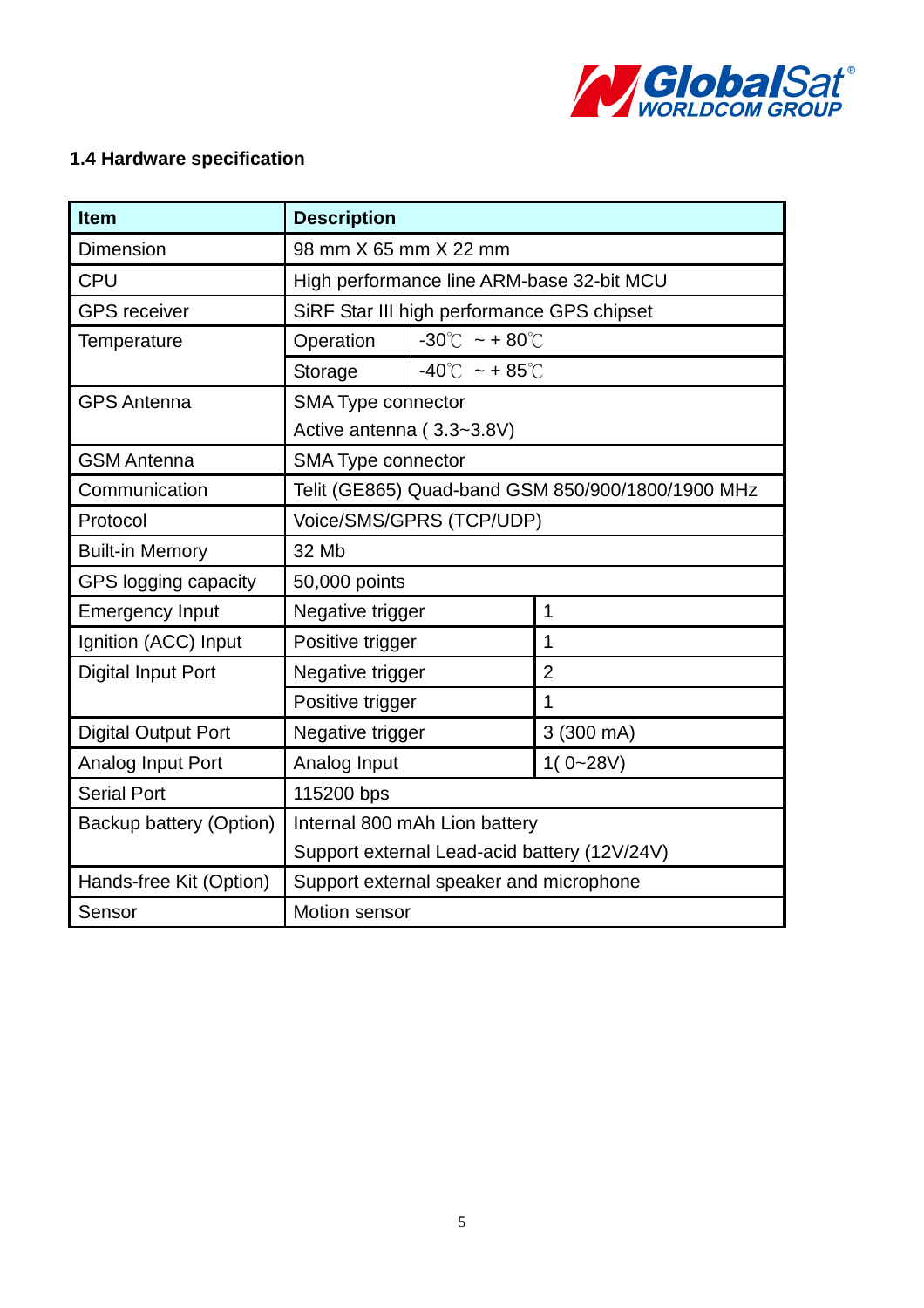

# **1.5 Appearance**





| 1                       | Peripheral interface port     |
|-------------------------|-------------------------------|
| $\mathbf{2}$            | I/O port                      |
| $\overline{\mathbf{3}}$ | <b>Power Status LED</b>       |
| 4                       | <b>GPS LED</b>                |
| 5                       | <b>GSM LED</b>                |
| 6                       | For fixing device with screws |
| $\overline{7}$          | <b>GSM antenna connector</b>  |
| 8                       | For fixing device with belt   |
| 9                       | <b>GPS antenna connector</b>  |
| 10                      | <b>SIM card holder</b>        |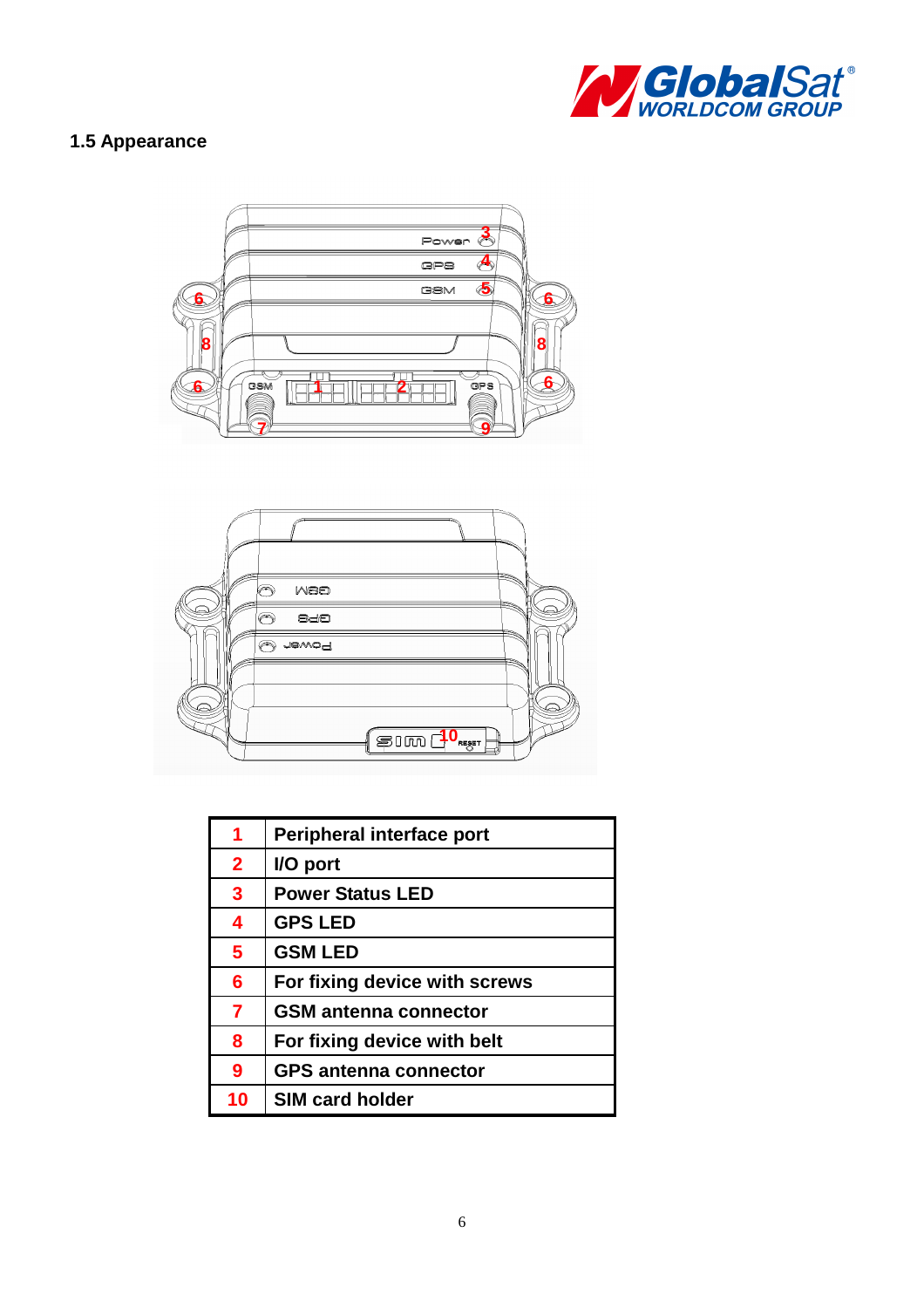

#### **1.6 LED indicator**

# **Power Status LED (Red)**

| LED <sup></sup> | <b>Permanently On</b>    |
|-----------------|--------------------------|
| State           | Main power on, device on |

# **GPS LED (Yellow)**

| LED <sub>1</sub> | <b>Permanently off</b> | <b>Fast blinking (Once</b><br>every 1 second) | <b>Slow blinking (Once</b><br>every 3 seconds) |
|------------------|------------------------|-----------------------------------------------|------------------------------------------------|
| State            | GPS off                | GPS not fix                                   | <b>GPS</b> fix                                 |

# **GSM LED (Green)**

| <b>LED</b>   | <b>Permanently off</b> | <b>Fast blinking (Once</b><br>every 1 second) | <b>Slow blinking (Once</b><br>every 3 seconds) |
|--------------|------------------------|-----------------------------------------------|------------------------------------------------|
| <b>State</b> | GSM off                | TR-600 is<br>searching GSM<br>network         | TR-600 is registered<br>full service           |
|              |                        | SIM card is<br>registering to GSM<br>network  |                                                |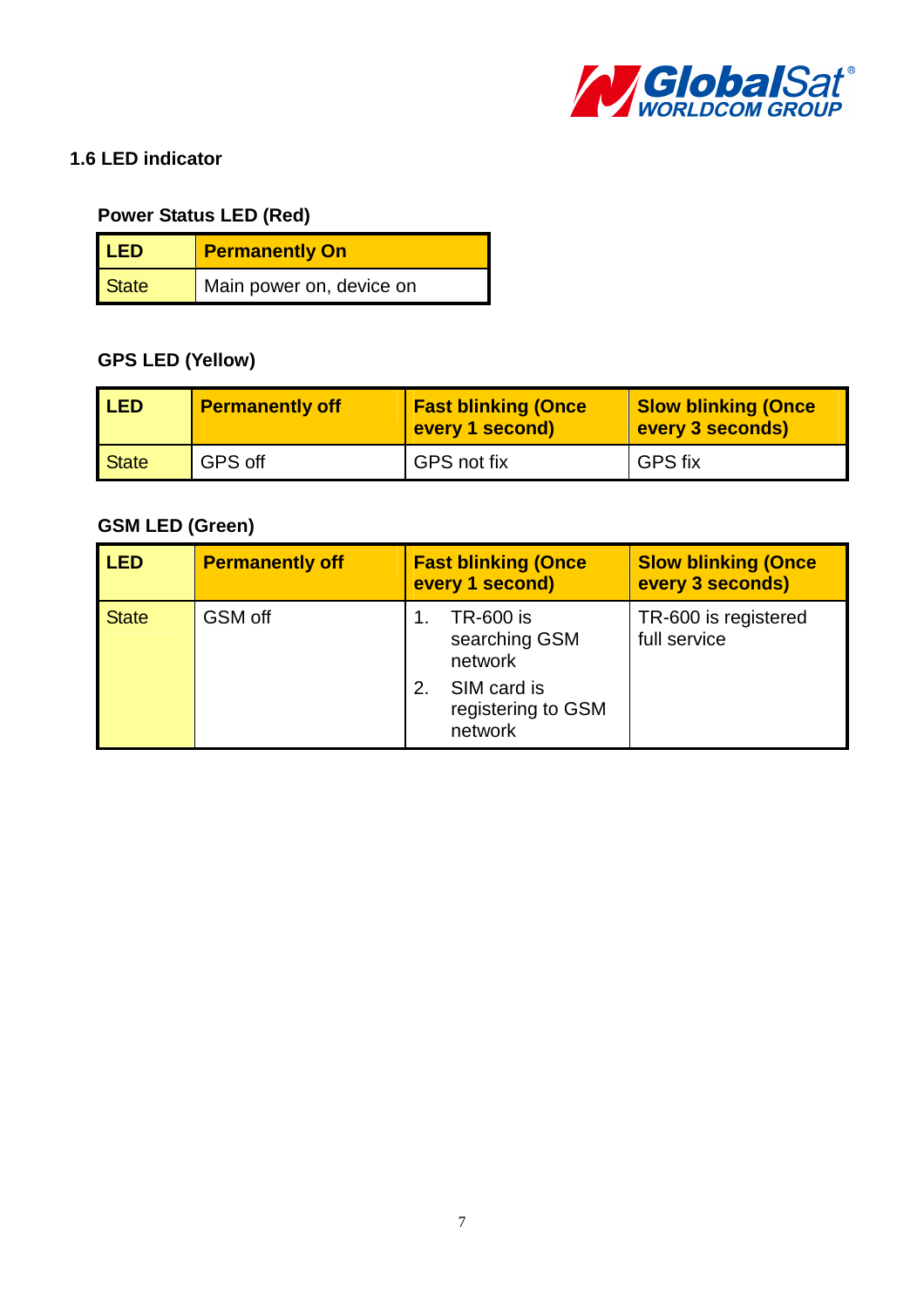

# **1.7 Cable description**



Input 3 (Purple)

| <b>Wire Color</b> | <b>Description</b>                         |
|-------------------|--------------------------------------------|
| Green/ White      | Analog Input_1                             |
| White             | <b>Digital Output 3 (Negative Trigger)</b> |
| Gray              | <b>Digital Output 1 (Negative Trigger)</b> |
| Purple            | <b>Digital Input 3 (Positive Trigger)</b>  |
| <b>Blue</b>       | Digital Input 1 (Negative Trigger)         |
| <b>Black</b>      | Ground                                     |
| Red               | <b>Main Power</b>                          |
| X                 |                                            |
| Green             | <b>Digital Output 2 (Negative Trigger)</b> |
| Yellow            | <b>ACC</b> (Positive Trigger)              |
| Orange            | <b>Digital Input 2 (Negative Trigger)</b>  |
| <b>Brown</b>      | <b>SOS</b> (Negative Trigger)              |
| Pink              | 12V/24V Backup Battery                     |
| <b>Black</b>      | Ground                                     |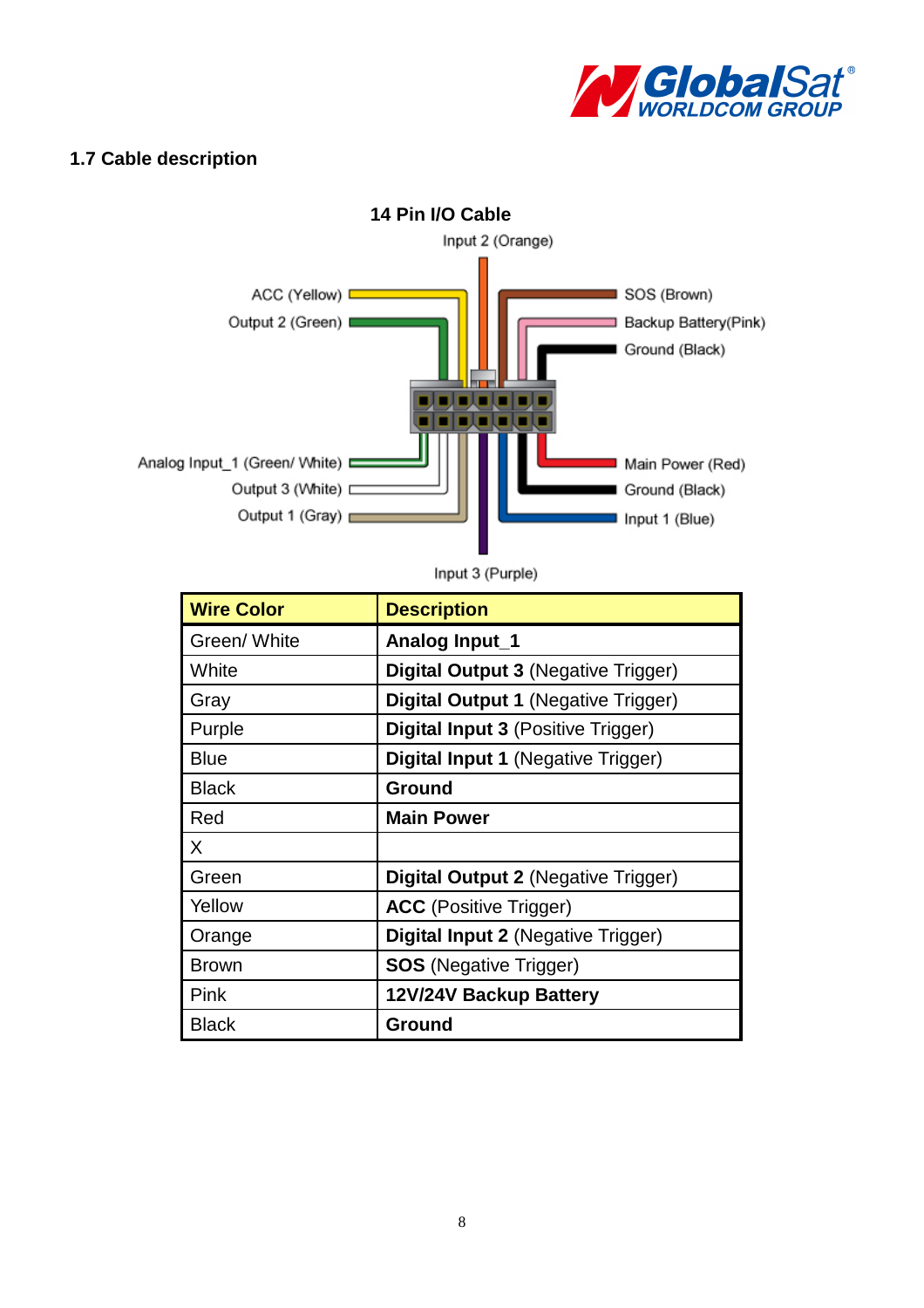

## **8 Pin Cable**



| <b>Wire Color</b> | <b>Description</b>  |
|-------------------|---------------------|
| Pink              | Audio_5V            |
| <b>Blue</b>       | Speaker 1(Positive) |
| Red               | Serial-1 5V         |
| White             | Receiver 1          |
| White             | Microphone 1 P      |
| Black (3 Pieces)  | Ground              |
| Orange            | Speaker 1(Negative) |
| Green             | Transmission 1      |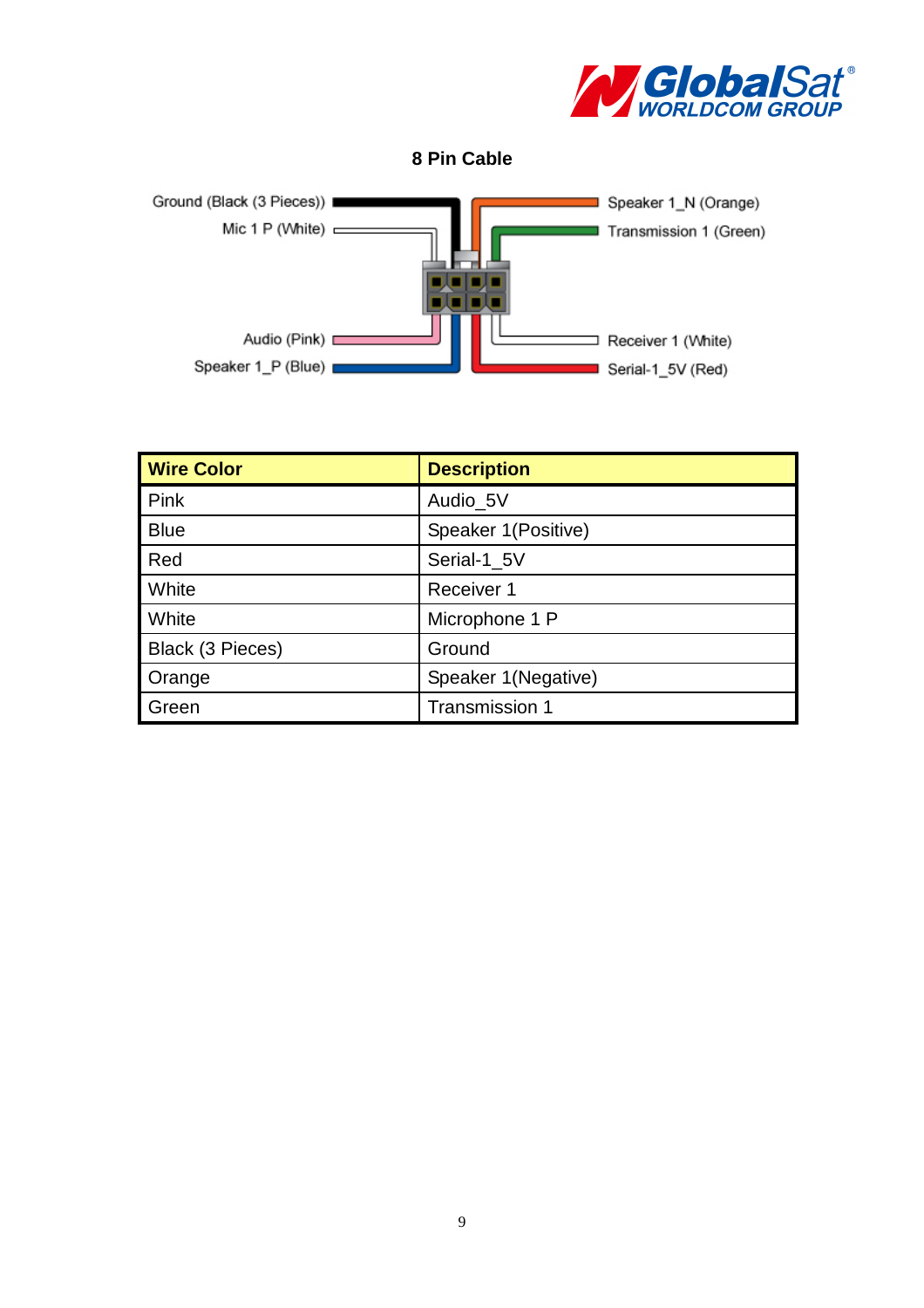

# **1.8 Accessories**

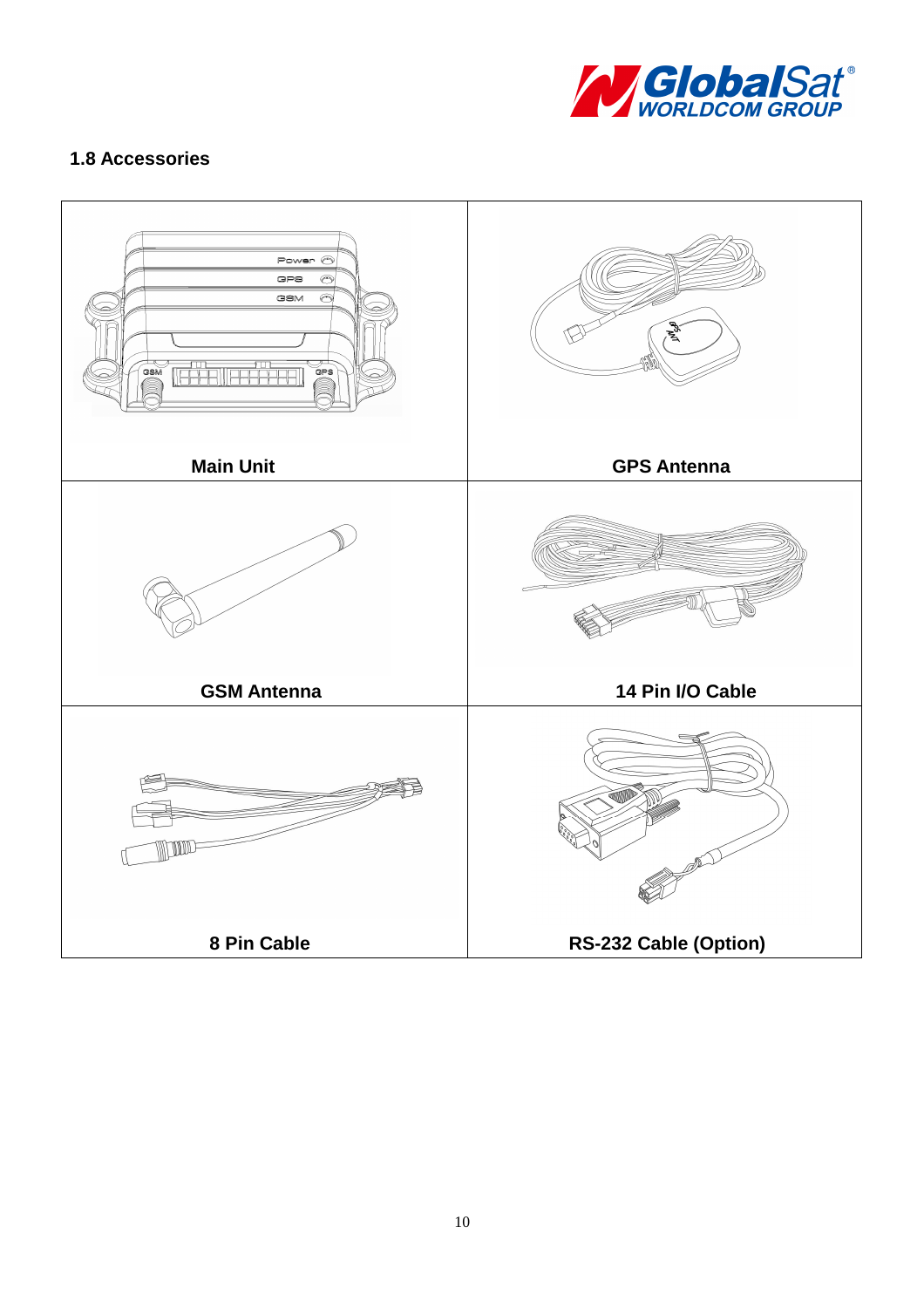

# **2 Operation**

For first time users, please follow the steps below to complete the pre-installation.

# **2.1 Install the SIM card**



With the cooper contacts face-up, align the notch on the SIM card with the notch on the SIM slot and insert the SIM card. If SIM is inserted correctly, you will not be able to see the copper contacts after inserting the card. To eject SIM card, simply, use your finger nail and apply slight pressure.

**Note:** Make sure to disable the SIM PIN entry function on the SIM card before inserting your SIM card

**Note:** Before installing or taking out the SIM card, please power off the TR-600.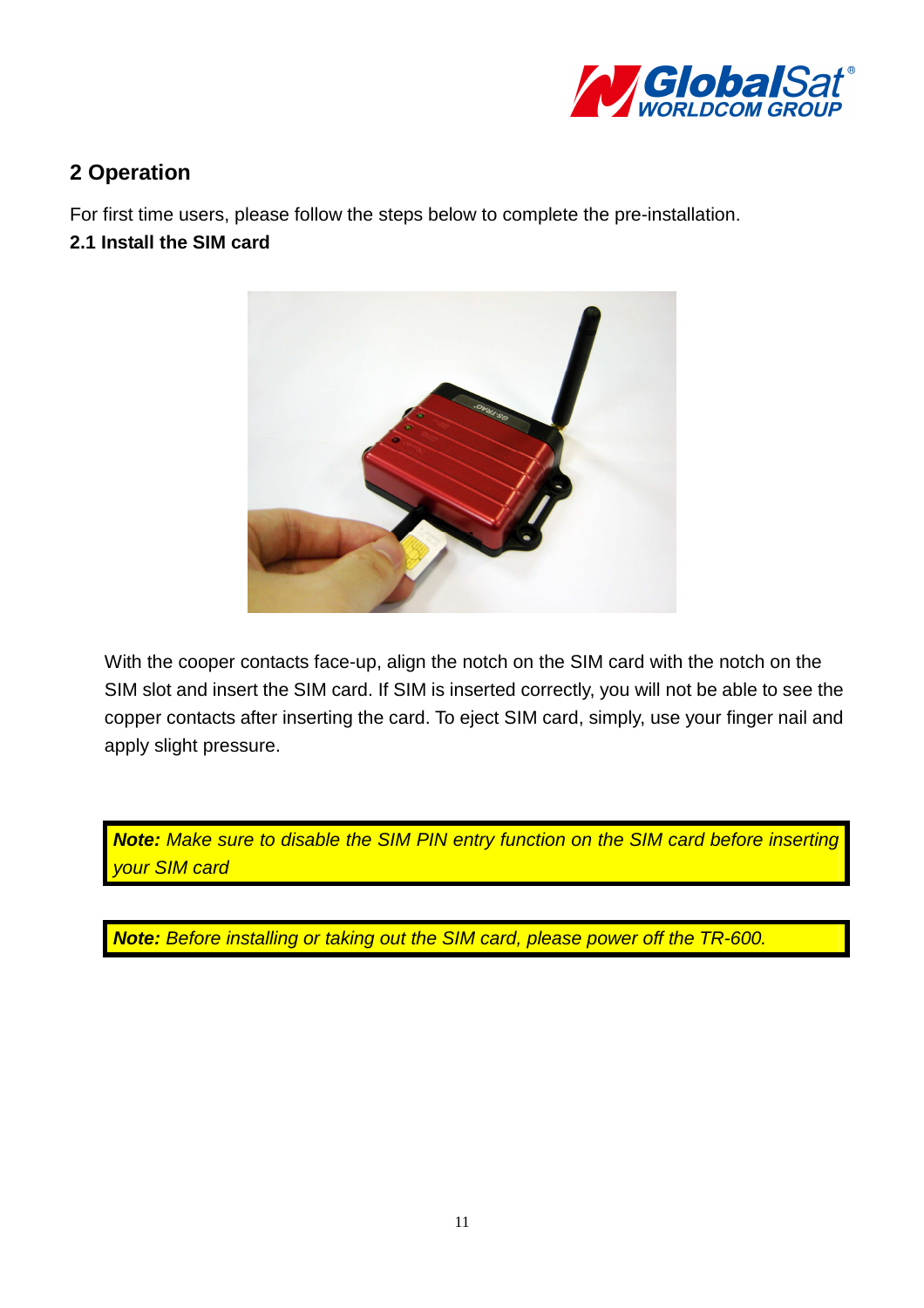

#### **2.2 Install the GPS and GSM antenna**



Install the GSM antenna to the GSM antenna port on the left side of the back of the device and install the GPS antenna to the GPS antenna port on the right side of the back of the device making sure both antennas tightly screwed in place. Please refer to the photo above.